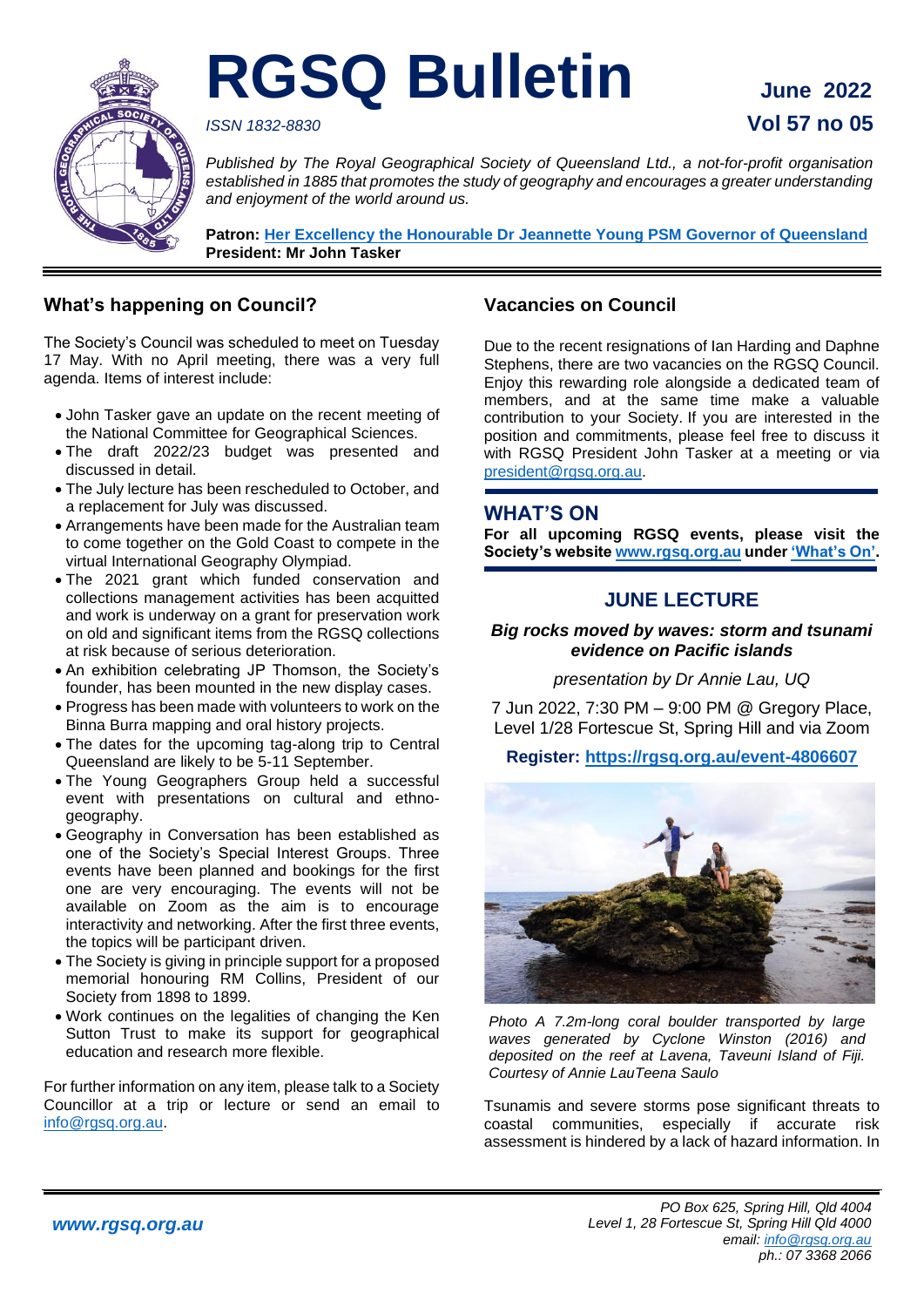the South Pacific, geological and historical evidence of past extreme wave events is present at many locations but the generation mechanisms, source of tsunamis, or wave propagation characteristics of those events are un(der)studied. Consequently, the recurrence interval, and the type of coastal inundation event that can cause severe damage, are still largely unknown. In this lecture, Dr Lau will present her works from several beautiful Pacific islands and atolls to demonstrate how a combination of mapping, sediment analyses, numerical modelling, and age-dating help to understand what happened in the prehistoric past.

Bio: Dr Annie Lau is a Lecturer in geography at UQ's School of Earth and Environmental Sciences. She is a coastal geomorphologist with specific interests in identifying sedimentary signatures of coastal hazards, interpreting late-Quaternary climatic and environmental changes, and understanding coastal changes at various timescales. She is recognised as a coastal boulder expert as her PhD project focuses on this topic and has authored several publications including a book on boulder transport on tropical reefs. Annie is a Councillor and the current treasurer of RGSQ.

**Please note:** if you register for the lecture via Zoom, the access link will be emailed to you closer to the lecture date. If you have any questions, please email us at [info@rgsq.org.au.](mailto:info@rgsq.org.au)

# **Geography in Conversation**

#### *Wetlands or Development*

#### **Tuesday June 28**

**Time:** 5:30 light refreshments – doors open at 5:15 **Q&A Forum:** 6:00 – 7:30 **Location:** Gregory Place, L1, 28 Fortescue St, Spring Hill **Cost:** \$5.00 for refreshments

**Register:** <https://rgsq.org.au/event-4835586>



*Eastern Curlew – photo credit Wild Redlands*

*Chris Walker*, Secretary for Redlands 2030 and *Joshua Wilson*, PhD student, UQ researching 'What role drones could play in shorebird conservation', will be panellists moderated by Dr Keith Treschman.

The Toondah Harbour development, costing \$1.3 billion, at Redland Bay in Brisbane's Moreton Bay – a Ramsarprotected wetland – will have significant impacts on many vulnerable species, including the harbour's migratory birds, the endangered Eastern Curlew and its turtles, dugongs, and koalas.

It promises, to be an exciting new, modern coastal village, incorporating a vibrant harbourside precinct, foreshore parklands, and waterfront homes. Wetlands or development set to transform Redlands.

90 minutes for you to ask questions on the proposal, plans, environmental impact, sea level rise issues, and community engagement on Redlands shoreline. It will be a Q&A style forum with you posting questions on notice and asking them from the floor.

Members, please post your questions on notice to the GIC forum <https://rgsq.org.au/geographyinconversation/>

Non-members, email: [questionsonnotice@gmail.com](mailto:questionsonnotice@gmail.com)

#### *Pamela Tonkin, Co-Convenor*

#### **Building a City on a Floodplain 24 May Forum**

Attendees will have the opportunity to purchase a copy of Dr Margaret Cook's book on the night.

*A River with a City Problem: a History of Brisbane Floods*. UQ Press, 2019.

Cost \$25.00; cash only. Margaret will happily do book signings.

# **MAP GROUP Presentation**

#### **Portuguese Maritime Explorers**

*presented by David James*

**23 June, 10:00 AM – 12:00 PM @ Gregory Place, 1/28 Fortescue St, Spring Hill Qld 4000 and via Zoom** 

**Register:** <https://rgsq.org.au/event-4811498>

**Overview:** The Portuguese age of exploration is a presentation which traces the history of the surprising influence of a small Iberian kingdom on medieval discovery of the wider world. The driving factors and development of maritime navigation are discussed.

Speculation regarding Portuguese discovery and mapping of Australia is also covered.



 **TREKS AND ACTIVITIES**  *BINNA BURRA PAST AND PRESENT DAY TRIP*  **Tuesday 25 October 2022**

**Register:** <https://rgsq.org.au/event-4790014>



This trip combines optional walks and a presentation and tour by the management of Binna Burra of the history and particularly the recovery plans following the disastrous fires of 2020.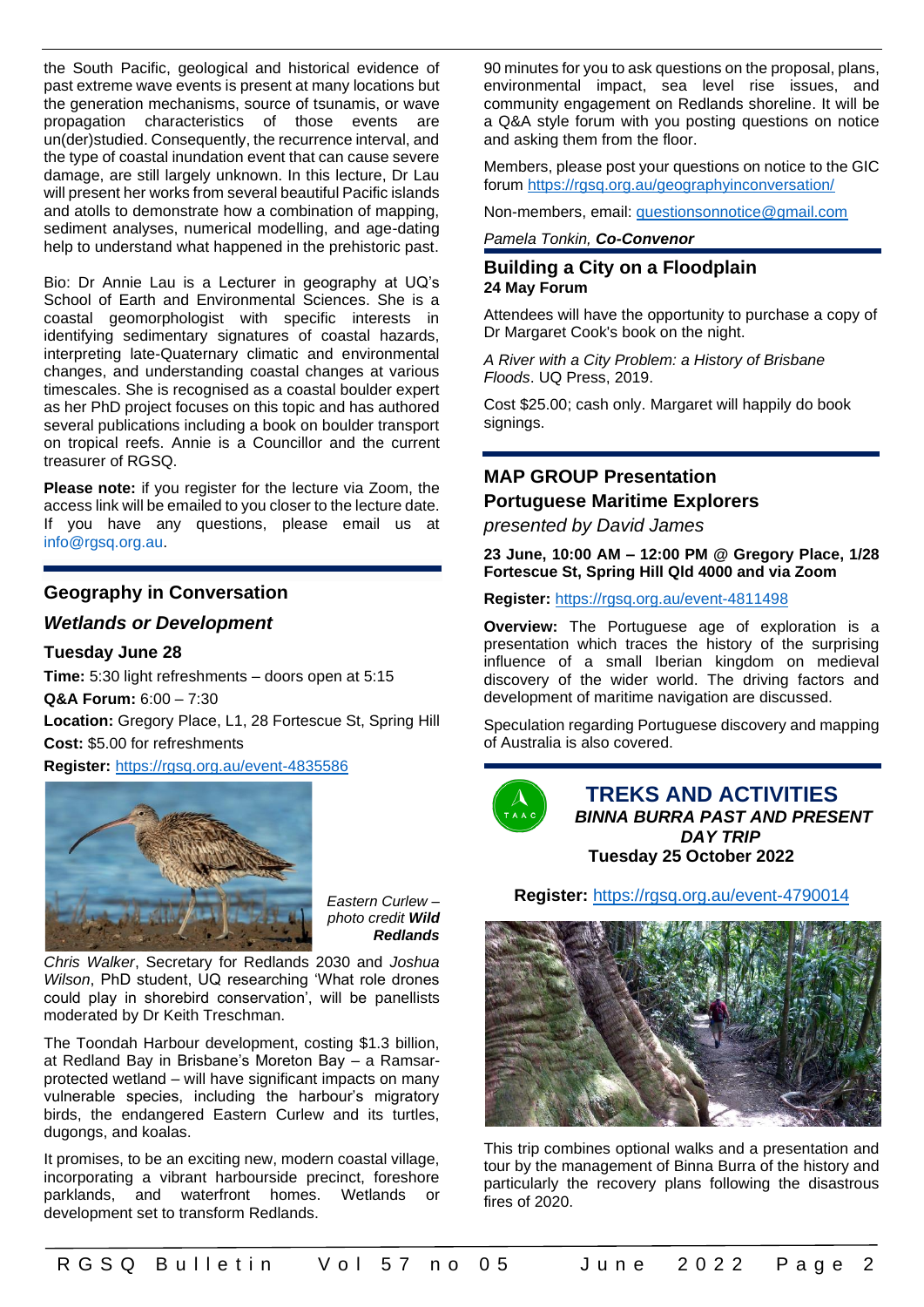Although this is a day trip, participants would be able to make arrangements to book camping facilities and accommodation directly with Binna Burra for the nights before and/or after the formal trip. It is advisable to book as accommodation is limited and can be booked out. Visit: [https://www.binnaburralodge.com.au/accommodation/.](https://www.binnaburralodge.com.au/accommodation/)

Those travelling to Binna Burra for the day will meet in Canungra at the DJ Smith Memorial Park in the centre of town at 9:00 am sharp. We can arrange carpooling for the drive to Mount Roberts and Binna Burra for those returning to Canungra on the same day.

We will have time for a **morning tea** at the Teahouse before commencing the Tullawallal Circuit walk by 10:15 am.

**Bob Reid will conduct the Tullawallal Circuit Walk** which takes us along the main Border Track through rainforest on the eastern side of the ridge for about 1.9 km to the track junctions at the 'Coomera Seat'. From here, ascend to the summit of Tullawallal where we find the closest stand of Antarctic Beech (*Nothofagus moorei*) trees to Binna Burra.

We will walk back to the Coomera Seat then follow the circuit track back to Binna Burra on the western side of the ridge, generally in more open vegetation with more *Eucalypts* (or *Corymbias*).

The total climb is given as 175 m but happens over 2.5 km, so grades are easy, with a few steps, but no flights of steps.

Below is a 2021 description of the walk by Elaine P:

*"Really easy (very gentle grade up, practically level) with dense forest until atop the boulders at Tullawallal, which then provides glimpses across the valley. Beautiful ferns, mushrooms and beech trees with whipbirds, bellbirds, and some chattering birds (unknown). A few spiked plants with spikes in top and underside of each leaf, impressively serious defence!"*

*Source: [https://www.aussiebushwalking.com/qld/se](https://www.aussiebushwalking.com/qld/se-qld/lamington-np/tullawallal-circuit)[qld/lamington-np/tullawallal-circuit](https://www.aussiebushwalking.com/qld/se-qld/lamington-np/tullawallal-circuit)*

The plant hazards mentioned above are easily avoidable with a little care!

We should be back at Binna Burra by 12:30pm for lunch at the Tea House.

**An alternative stroll** for those who do not wish to come to Tullawallal would be the 1.2 km Rainforest Circuit with very easy grades. This walk starts on the Border Track then has a (signed) route across the very low ridge to the circuit back to Binna Burra from Tullawallal. Those who choose this option would be responsible for themselves, so we ask that no one does this on their own, and with other RGSQ participants, if possible.

**Lunch** is at the Tea House Café at approximately 12.30pm at your own cost.

**A presentation** will be given by the management of Binna Burra starting at approximately 2pm on the formation and history of Binna Burra with some concentration on the plans and recovery from the bushfires which destroyed much of their facility in Spring 2019.

**Cost:** \$5 members, \$10 non-members, which of course excludes meals and any accommodation.

**Limit:** 20 participants, please register on the website at [https://rgsq.org.au/event-4790014.](https://rgsq.org.au/event-4790014)

Further details will be circulated to registered participants closer to the event.

**Convenors:** *Bob Reid* and *Chris Spriggs*

Photo: *Forest Giant Binna Burra - Flickr - gailhampshire gailhampshire from Cradley, Malvern, U.K, CC BY 2.0 <https://creativecommons.org/licenses/by/2.0>, via Wikimedia Commons*

# **REPORT: CALOUNDRA GEMS DAY ACTIVITY 27 APRIL 2022**



*Graham Smith addressing the RGSQ group at Caloundra; (photo courtesy of Ralph Carlisle)*

Twenty-one members traveled by coach to Caloundra from the bus stop near Eagle Junction railway station and we were joined by two Sunshine Coast-based members.

Ian Peacock gave us an extensive briefing on the Bruce Highway, land use along the route, and Caloundra with some of its history on our way to Landsborough. We had a quick cup of coffee at Landsborough before heading to the Queensland Air Museum adjacent to Caloundra Airport.

The Museum Tours Manager, Leon Lenz, split us into three groups for guided tours of the collection of aircraft and memorabilia. The museum has a collection of more than 80 civilian and military aircraft including an F111, a Canberra and a DC3. There is a focus on planes with links to Australia and Queensland. The guides had an incredible knowledge of many of the aircraft and were happy to pass that on.

The museum is managed and run entirely by volunteers with huge amount of effort going into restoration and maintenance, though not to airworthiness standards.

Lunch was at the Caloundra RSL Club followed by a visit to the Military Display put together and run by the RSL Sub-Branch. Trevor Smith of the Sub-Branch organized our visit. There is a very extensive collection. Though the layout is crowded because of a shortage of space, the exhibits are well labelled. The Caloundra Lighthouses on Canberra Terrace date from 1896 when the first was built with a hardwood frame and cladding of heavy gauge galvanized steel sheeting. It operated with a kerosene lantern system with the light intensified by an optical apparatus until 1910 when a much brighter kerosene vapour and mantle system was installed. The kerosene system was replaced by an electric light in 1942. This ran on mains power, with a backup generator.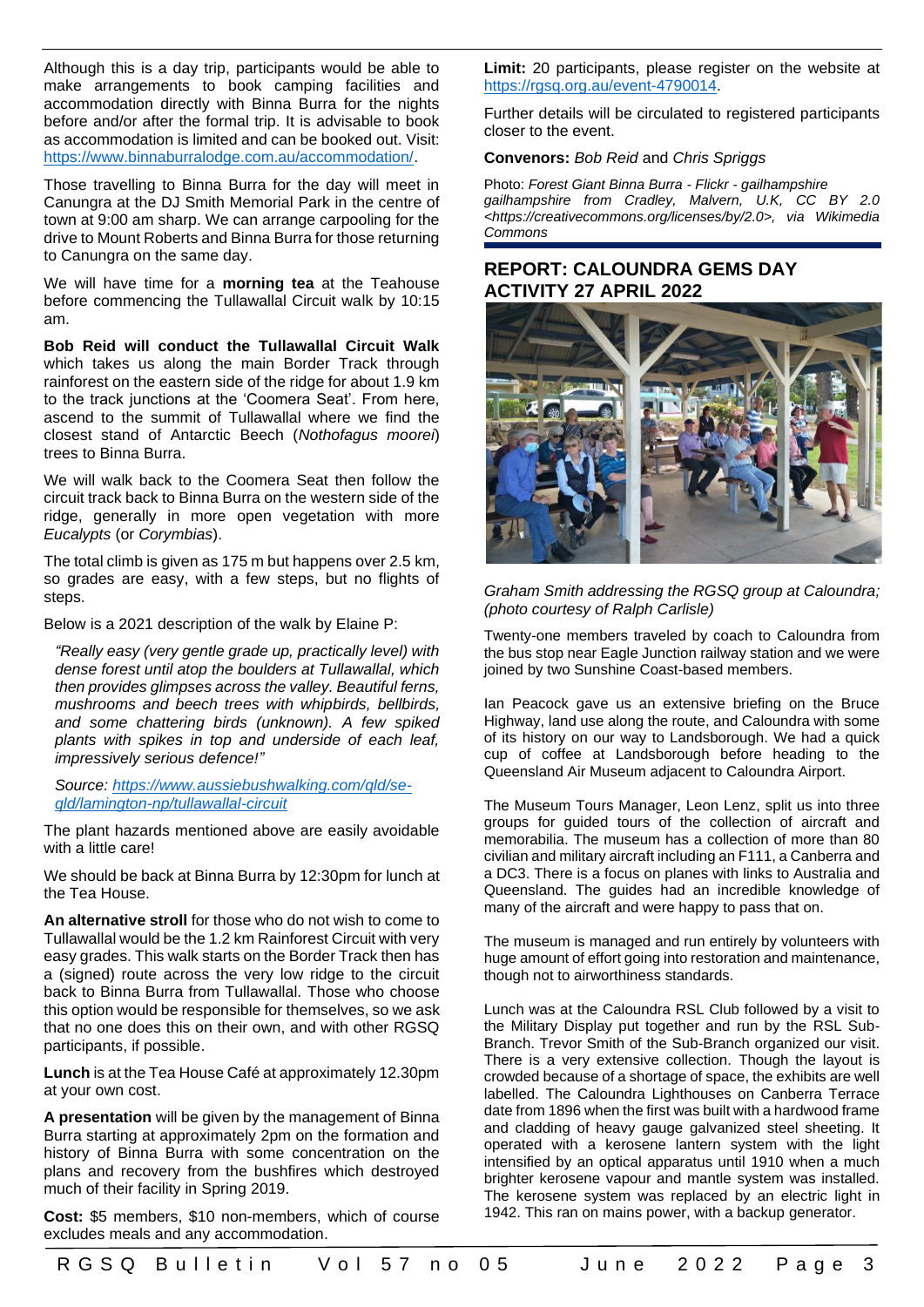The primary purpose was as a navigation aid for entry to the Brisbane River and the port.

A new reinforced concrete lighthouse was built on the site in 1966 but downgraded in 1968 because of high-rise development nearby. It continued to operate as a harbour light until 1992. Roger Todd and two others from Friends of Caloundra Lighthouses greeted us there and gave us some background

On leaving the lighthouses, we headed to Fraser Park on Golden Beach where we were able to see the breakthrough of Bribie Island that started in January. The breakthrough is now 400 m wide and growing.

Graham Smith who is involved with Pumicestone passage community groups, spoke to us about the factors likely to have contributed to erosion of both sides of the narrow strip of sand towards the northern end of Bribie Island. Some of the factors that Graham mentioned were:

- dredging of the Northwest approach channel to the Port of Brisbane causing sand to move offshore on the northern part of Bribie to partly fill the dredged void
- wash from large vessels turning hard close to the shore at appreciable speed to enter the channel
- dredging in the Bribie Passage
- increased tidal flow to and from the large canal developments almost opposite the breakthrough compared to when the channels were small tidal creeks
- narrowing of the island neck because of the above causing subsurface salt water to move further from the sea and kill vegetation.

Graham noted that impacts of the breakthrough included:

- changed sand bank and shoreline sand distribution in the passage
- dangerous situations for small boats
- increased tidal range in the passage because of higher inflows and outflows of tidal waters through the break
- increased exposure of the mainland shoreline to wave action near the break
- increased probability of seawater flooding on the mainland on high tides, particularly when there are heavy seas resulting in infrastructure damage, vegetation damage and shoreline instability.

#### *Bob Reid, trip coordinator*

#### **Map Group Morning Tues 10 May 2022 Qld Globe Overview with Dr Kerry Raymond**



If one wishes to know the guts of a subject without doing all the digging, just call on Kerry who gives a presentation that introduces enough detail for you to decide if you wish to proceed. This was the case last month with the *Where's Wallace* talk and the subject of Kerry's latest presentation to Map Group - *Queensland Globe*. We made a heap of notes during the presentation but really it is not possible to condense it in a summary.

The talk went a little longer than usual but there was so much to try and tell in a short time, especially when the questions just kept coming at the conclusion of the talk. That showed the strong interest in the subject. Qld Globe has a lot to offer and members who attended this session now have more knowledge to help navigate their way around the site. If you were not there you also missed out on snacks and good company.

#### *Map Group Committee: Neville, Len & Kay*

# **TALES OF BINNA BURRA TRAILS Members' memories …**

As one project in our BINNABURRALODG developing collaboration



with Binna Burra Lodge, the RGSQ Scientific Studies Committee is seeking to capture Members' experiences and memories of the walking trails at Binna Burra – both in the past and more recently. We would aim to record orally members' contributions via an interview process. If you would be willing to share some of your memories, please contact Iraphne either via emai[l i.childs@uq.edu.au](mailto:i.childs@uq.edu.au) or ph. 0419 756 936.

In addition, if there is any member who could volunteer to help with the interviewing and/or transcribing of the recordings we would greatly appreciate it.

#### *Congratulations to Kath Berg!*

The International Geographical Union (IGU) has conferred its prestigious Lauréat d'Honneur on long-time RGSQ member Kathryn Berg. **IGU established its Lauréat** 



**d'Honneur** in 1976 to recognize individuals who have achieved particular distinction or who have rendered outstanding service in the work of the IGU or in international geography and environmental research. This award recognizes Kath's deep commitment to the International Geography Olympiad (iGeo), acknowledges her leadership of the IGU Olympiad Task Force and as "a great ambassador for the iGeo". Kath said that she could not compare with many eminent Australian geographers; that in giving her this award the IGU was marking the important role the iGeo played in encouraging the next generation of geographers. As well as her enduring work for Geography and Geographic Education via the Australian Geography Competition, Geography's Big Week Out (GBWO) and the iGeo, Kath continues to make a major contribution to RGSQ currently in the role of RGSQ Secretary. Thanks for all your efforts, Kath, and once again hearty congratulations on this well-deserved and prestigious award.

#### *Iraphne Childs, on behalf of all RGSQ Members*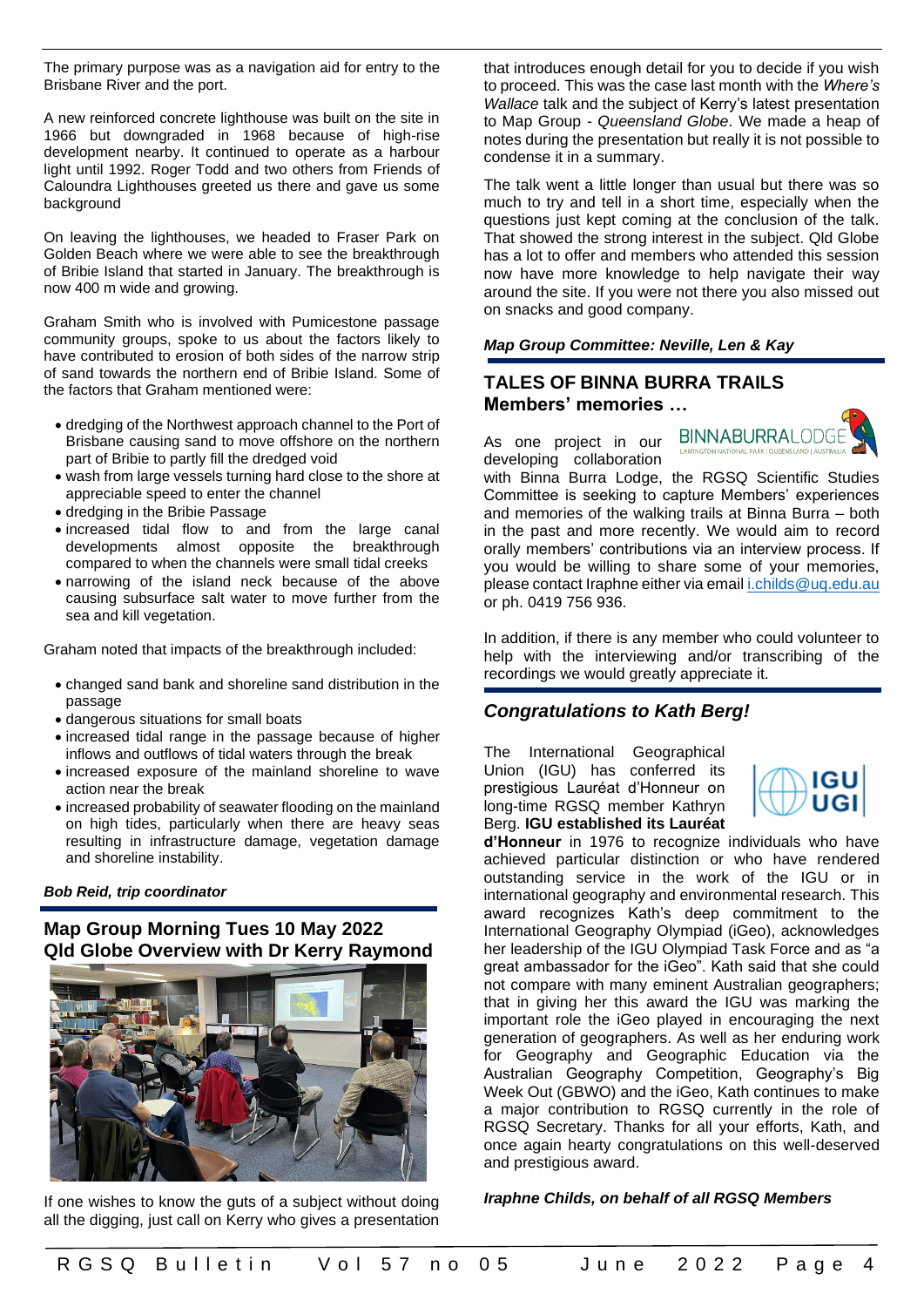

*GBWO students in Brisbane*

# **Geography's Big Week Out**

Each year sixteen Year 11 students from around Australia are selected to participate in Geography's Big Week Out (GBWO) based on their scores in the Australian Geography Competition. The 2020 GBWO had to be cancelled because of Covid. Continually changing border, quarantine and gathering restrictions made organising the 2021 GBWO particularly challenging, but we persevered. On the fourth attempt, the "2021" GBWO was relocated to Brisbane and held 9-13 April 2022.



*Surveying users*

The fieldwork focussed on investigating public spaces in central Brisbane and assessing their quality. Tasks included mapping, surveying users, estimating transient populations, and analysis and visualisation of data.

Activities were led by Julie Davis (GTAQ President), Prof Johnathon Corcoran (RGSQ Councillor) and John Tasker (RGSQ President). Kath Berg (RGSQ Secretary) and Rachel Honey (Competition Coordinator) organised all the logistics.

The evaluation from students was very positive.

*The geographical concepts and skills learnt through participation in fieldwork has inspired me to further analyse and evaluate urban environments in other parts of Australia. GBWO gave me opportunities to collect primary quantitative and qualitative data/observations which was a fun yet challenging experience that has deeply enhanced my geographical skills and understanding.* Jessica

On the last day the students sat a 2-hour test. The four highest-scoring students from that have been selected as the team to represent Australian at the 2022 International Geography Olympiad. This was to have been held in Paris but is now to be held virtually.

These students will gather on the Gold Coast in August to compete:

*Lucy Schwarz*, Arden Anglican School, Sydney, NSW

*Justine Thomas*, Comet Bay College, Rockingham, WA

*Ioanna Vaughan-Jones*, Walford Anglican School for Girls, Adelaide, SA

*Jessica Wang*, St George Girls High School, Sydney, NSW

*Kath Berg, photos John Tasker*